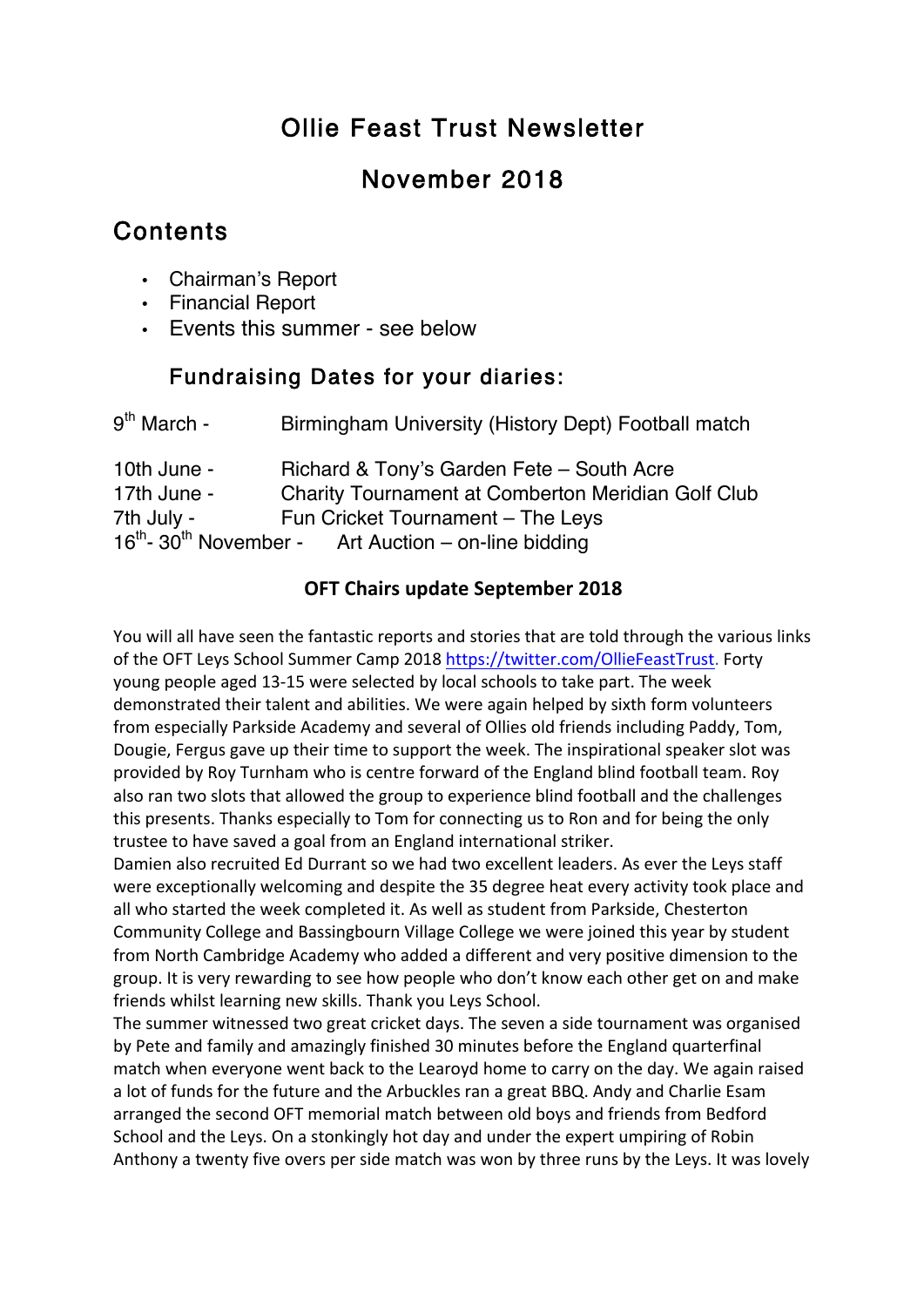to hear Ollie's old friends recalling his exploits and getting on across the two schools united by a common memory of a great young man.

I covered the fete and the golf day in my last newsletter. Tina is now turning her energies to running a pop up art show where well known and amateur artists will provide a painting anonymously for people to buy – and then discover if they have a named artist or just a picture they love – hopefully both. Once we have enough examples to sell we will look for a pop up gallery ideally in the city centre.

We have received some great feedback from those that have received travel scholarships. However, the numbers applying is very low. Speaking with the teachers it is clear that we need to take a different approach to recruitment that writing to and asking for the schools for help. We can discuss this at the Trustees meeting.

We also need to consider how we better use social media and engage people in the trust  $$ including the easy ability to donate.

Looking ahead we are in the planning phase of

- An OFT supported rugby training/refereeing in reach programme that will provide six sessions of development in each school aimed at those who have been, or are at risk of, exclusion. Each schools lead will be provided with a season ticket to CRUFC so they can also take pupils to matches.
- An OFT girls under 13 rugby tournament, in the Cambridgeshire schools fixture diary and run March 2019 at CRUFC, with a view of supporting them to grow and develop more inclusive rugby teams and facilitate the transition from tag to contact rugby. The refereeing and support hopefully to be provided by those who have completed the in reach programme helping them apply newly learnt skills.
- With Cambridge University men's and women's first teams and coaches to explore how OFT can support their players to connect with and help develop links across our partner schools and wider.

We have tried to better connect with Bedford School and the wider community but this hasn't borne fruit to date.

A lot of fantastic work completed and thank you to all of you for your support. Much to plan and reflections to learn from when we meet.

Steve Feast

Chair OFT

#### **Financial Report**

This year we raised as much as we spent  $-$  up to November 2018, with the art-auction yet to come. Well done everyone!